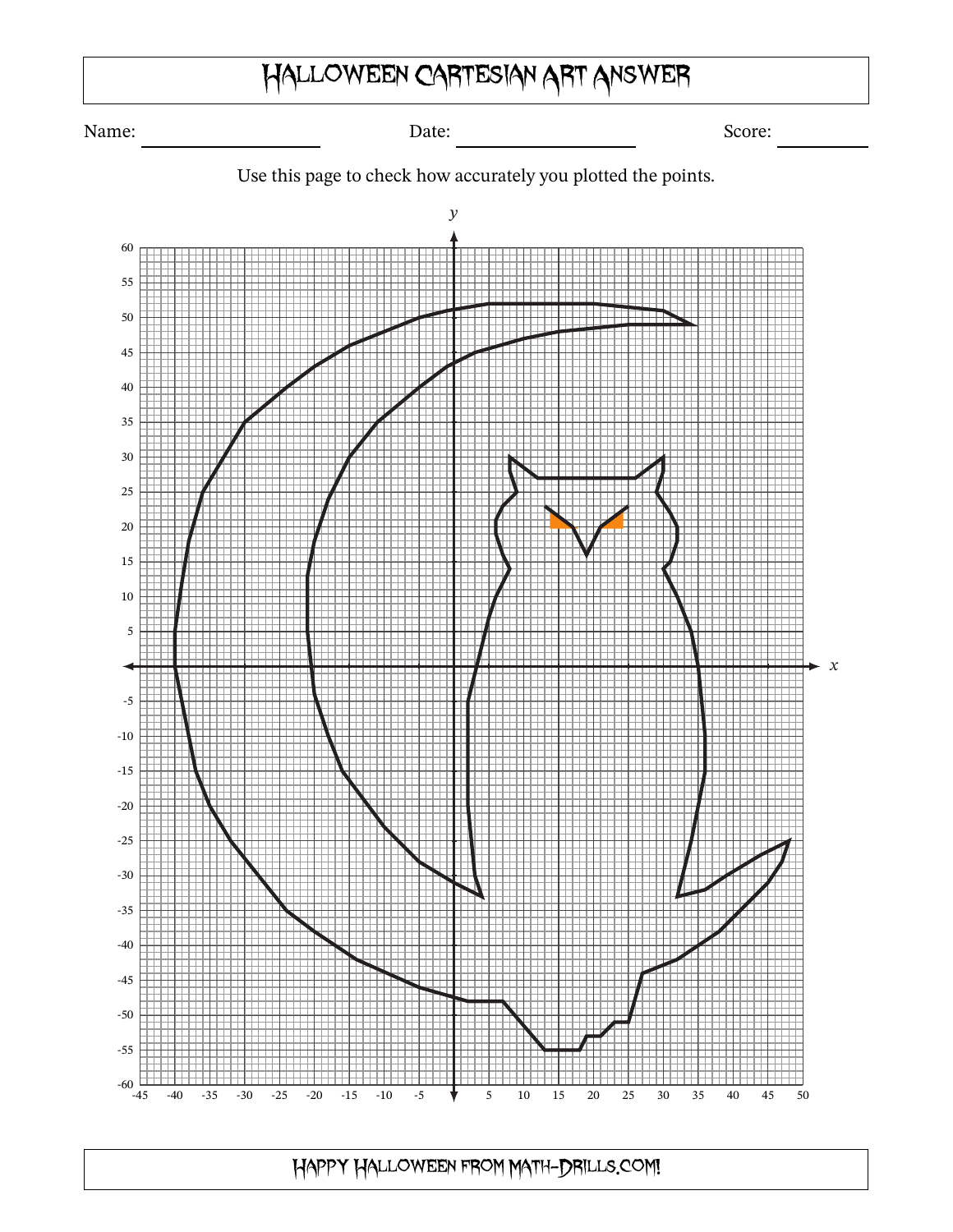## Halloween Cartesian Art Coordinates

| Name: | Date: | Score: |
|-------|-------|--------|
|       |       |        |

Plot the coordinate points on this page on a coordinate grid to discover the picture. Join the points in order with line segments. Use the color shown for best results.

Line 1 {Black}: (4,3), (5,7), (6,10), (8,14), (7,16), (6,19), (6,21), (7,23), (8,24), (9,25), (8,28), (8,30), (12,27), (26,27), (30,30), (30,28), (29,25), (31,22), (32,20), (32,18), (31,15), (30,14), (32,10), (34,5), (35,0), (36,-10), (36,-15), (35,-20), (34,-25), (32,-33), (36,-32), (39,-30), (44,-27), (48,-25), (47,-28), (45,-31), (42,-34), (38,-38), (35,-40), (32,-42), (27,-44), (25,-51), (23,-51), (21,-53), (19,-53), (18,-55), (13,-55),  $(7,48)$ ,  $(2,48)$ ,  $(-5,46)$ ,  $(-14,42)$ ,  $(-20,38)$ ,  $(-24,35)$ ,  $(-28,30)$ ,  $(-32,25)$ ,  $(-35,20)$ ,  $(-37,15)$ ,  $(-38,10)$ ,  $(-39,-5)$ ,  $(-40,0)$ ,  $(-40,5)$ ,  $(-39,12)$ ,  $(-38,18)$ ,  $(-36,25)$ ,  $(-33,30)$ ,  $(-30,35)$ ,  $(-24,40)$ ,  $(-20,43)$ ,  $(-15,46)$ ,  $(-10,48)$ , (-5,50), (-1,51), (5,52), (20,52), (30,51), (34,49), (25,49), (15,48), (10,47), (3,45), (-1,43), (-5,40), (-11,35),  $(-15,30), (-18,24), (-20,18), (-21,13), (-21,5), (-20,4), (-18,10), (-16,15), (-10,23), (-5,28), (0,31), (4,33),$  $(3, -30), (2, -20), (2, -15), (2, -5), (4, 3)$ 

Line 2 {Fill Orange}: (14,22), (14,20), (17,20), (14,22)

Line 3 {Fill Orange}: (21,20), (24,20), (24,22), (21,20)

Line 4 {Black}: (13,23), (17,20), (19,16), (21,20), (25,23)